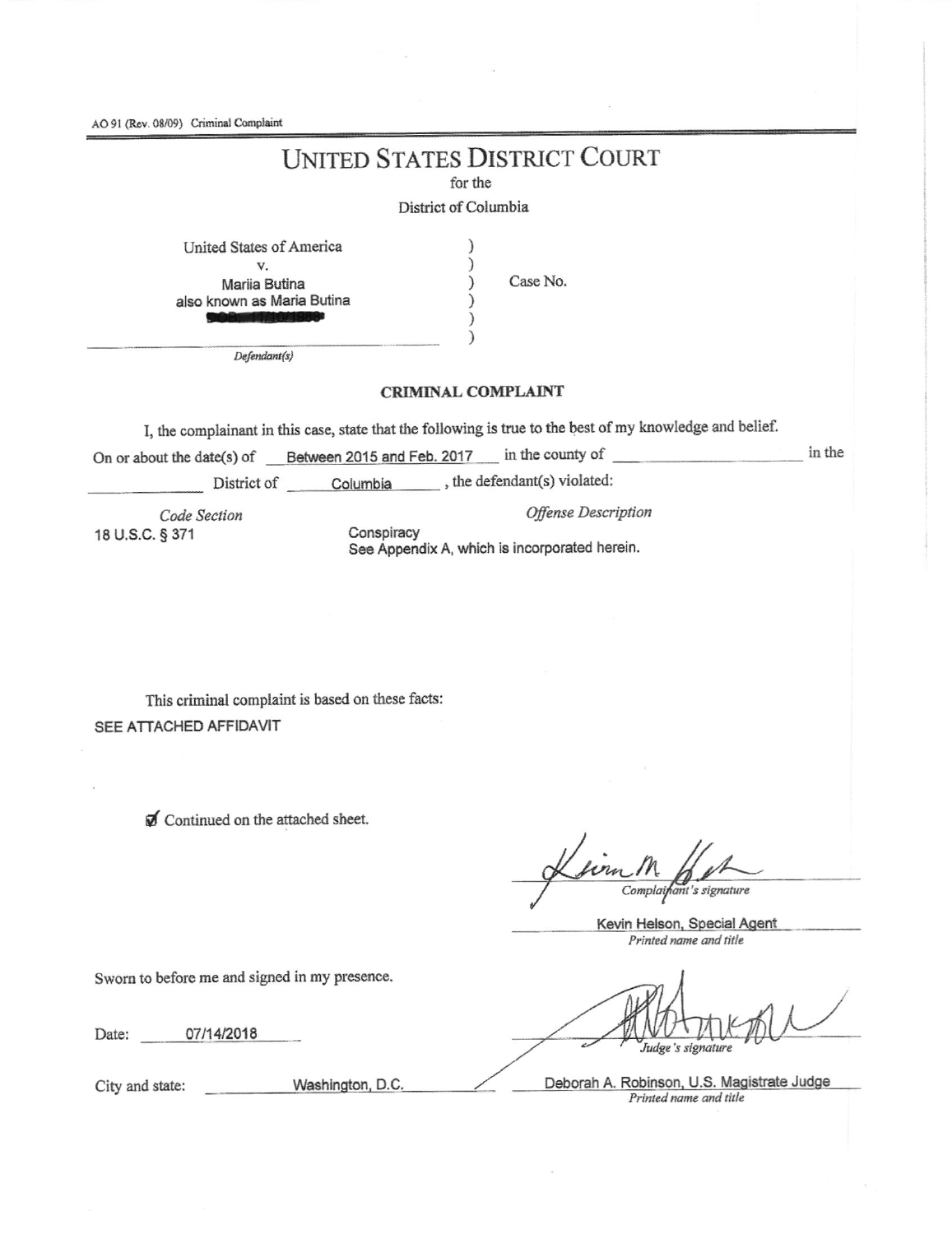## IN THE UNITED STATES DISTRICT COURT FOR THE DISTRICT OF COLUMBIA

IN THE MATTER OF AN APPLICATION FOR CRIMINAL COMPLAINT FOR MARIIA BUTINA, ALSO KNOWN AS **MARIA BUTINA** 

Case No.

#### APPENDIX A TO CRIMINAL COMPLAINT

# Conspiracy to Act as an Agent of a Foreign Government

1. From in or around 2015 and possibly earlier, up to and including the present, in the District of Columbia and elsewhere, MARIIA BUTINA, a/k/a "Maria Butina" ("BUTINA"), the defendant, and others known and unknown, including an official of the Russian Federation, knowingly did combine, conspire, confederate, and agree together and with each other to commit an offense against the United States, to wit, Title 18, United States Code, Section 951, in violation of Title 18, United States Code, Section 371.

#### Objects of the Conspiracy

- 2. The objects of the conspiracy were:
	- a. To act in the United States as an agent of a foreign government, specifically the Russian Federation, without prior notification to the Attorney General;
	- b. To act in the United States as an agent of a foreign government official, specifically an official of the Russian Federation, without prior notification to the Attorney General;
	- c. To exploit personal connections with U.S. persons having influence in American politics in an effort to advance the interests of the Russian Federation without prior notification to the Attorney General; and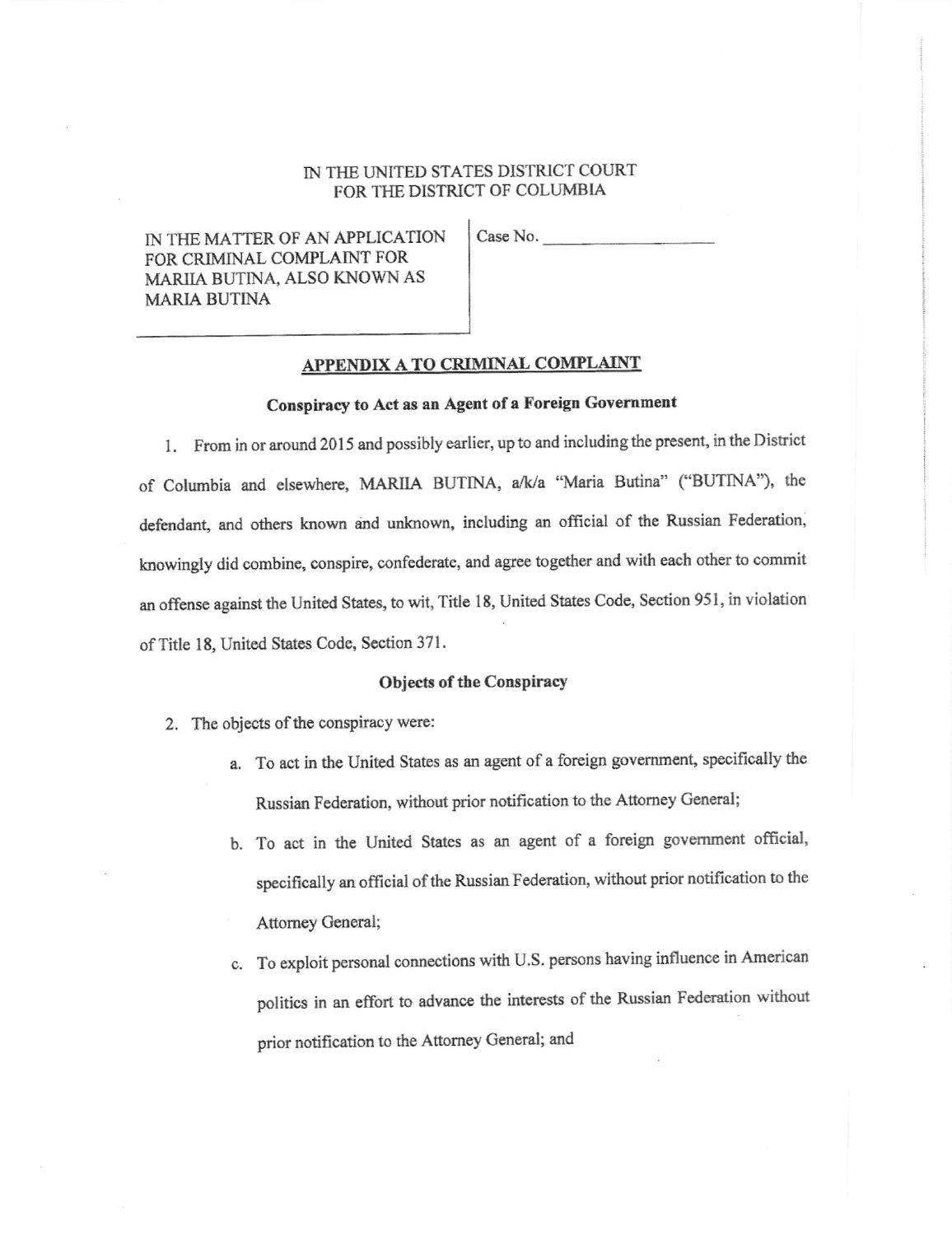d. To infiltrate organizations active in U.S. politics in an effort to advance the interests of the Russian Federation without prior notification to the Attorney General.

#### Manner and Means of the Conspiracy

3. BUTINA and her coconspirator(s) would and did use the following manner and means, among others, to accomplish the objects of the conspiracy:

- a. While serving as Special Assistant to an official of the Russian Federation, BUTINA would meet in person and communicate via electronic means with that official for the purpose of developing and executing a plan to identify and exploit personal connections with U.S. persons having influence in American politics who were in positions to advance the interests of the Russian Federation.
- b. BUTINA did establish contact with an American political operative in Moscow who thereafter would work with BUTINA in the United States to jointly arrange introductions to U.S. persons having influence in American politics for the purpose of advancing the agenda of the Russian Federation.
- c. While residing in the United States, BUTINA would work on behalf of the official of the Russian Federation by attempting to esablish unofficial lines of communications with U.S. politicians and political organizations.
- d. BUTINA would communicate via email, Twitter direct message, and other means with the official of the Russian Federation, and others, to send reports, seek direction, and receive orders in furtherance of the conspiracy.

#### **Overt Acts**

4. In furtherance of this conspiracy and to effect the illegal objects thereof, one or more